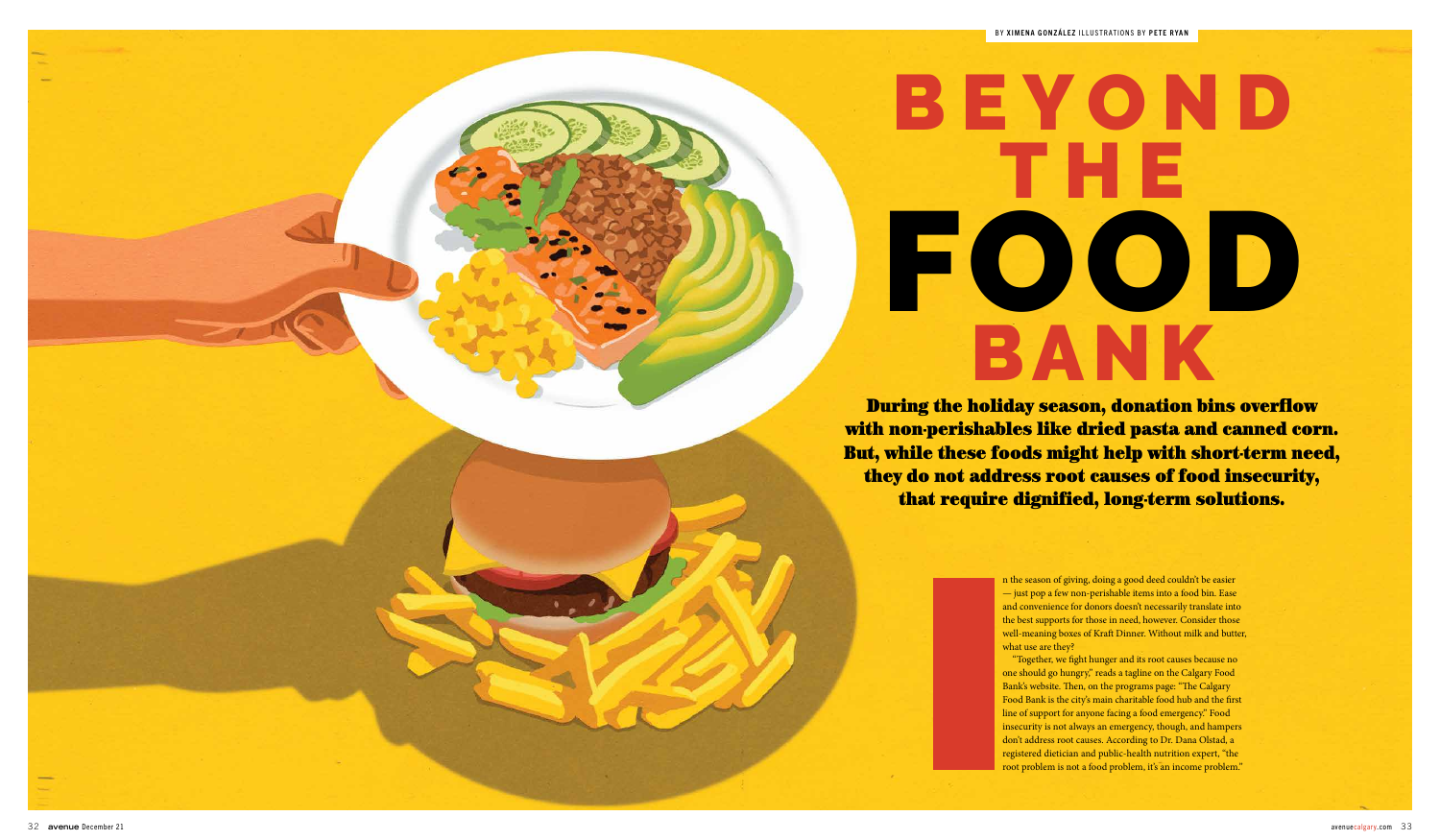"It's easier to get [government] funding to run programming like a community garden or community kitchen than it is to get funding to give people food."

KATE STENSON, HILLHURST-SUNNYSIDE COMMUNITY ASSOCIATION

Temporary or not, food-insecure Calgarians do need food to eat *today*. So, in the absence of a long-term solution, organizations are shifting to better address one of the primary shortcomings of the food-bank model: dignity. According to Bethany Ross, executive director of Brown Bagging for Calgary's Kids (BB4CK), charitable organizations tend to be prescriptive and assume they know best how to address other people's needs — an assumption that undermines their clients' sense of dignity.

An example of this mindset is the longheld belief that poor nutrition is caused by a lack of knowledge and skills to prepare healthy meals. "If people [buy] less-healthy foods, it's not because they *want* to eat unhealthily — it's by necessity, and because they're trying to get enough calories to survive," says Olstad, who is also an assistant professor in the Department of Community Health Sciences at the University of Calgary and an adjunct professor in the School of Public Health at the University of Alberta.

According to a 2021 report produced by the Canadian Poverty Institute and Vibrant Communities Calgary, a non-profit arm of the City of Calgary, food-assistance users need access to no-strings-attached free or affordable food that includes a variety of fresh produce and meat choices. But unfettered access remains a gap in the system, notes Kate Stenson, executive director of the Hillhurst-Sunnyside Community Association (HSCA) and staunch advocate for food security in Calgary.

"It is easier to get [government] funding to run programming like a community garden or community kitchen, than it is to get funding to give people food," Stenson says. "Those activities are great for community-building, but they're not single-handedly going to solve food insecurity. People just need money so they can buy food."

ood insecurity — in essence, not knowing where your next meal will come from  $-$  is a growing problem that, in 2020, affected one in five Calgarians. Those most likely to be experiencing food insecurity include precariously employed individuals, renters, single mothers, visible minorities and people on income support. Only one third of foodinsecure households in Canada seek food support — a number well below the proportion of households in severe need.

There are barriers within the food-bank model that contribute to this discrepancy, including proof of income and a cap on the number of hampers a household can receive in a year. Access to traditional models of food support have also been tainted with prejudice and shame. For this reason, new and existing local organizations such as

Fresh Routes, The Alex Community Food Centre (CFC) and BB4CK are working towards a more dignified model.

"It was really important for us that we acknowledge the barriers that people face in accessing food-assistance programs, and the dignity that is so important in the process of how they access those supports," says Miriam Bankey, impact and evaluation specialist at BB4CK. "So, we tried to mitigate those things by not making people prove their need."

Lourdes Juan, founder and CEO of not-forprofit social enterprises the Leftovers Foundation and Fresh Routes, puts it this way: "When I go to the grocery store, they don't ask for my T4, they don't ask what I made [on] my last paycheque." At the Fresh Routes mobile market, anyone can shop for affordable produce — no proof of income required.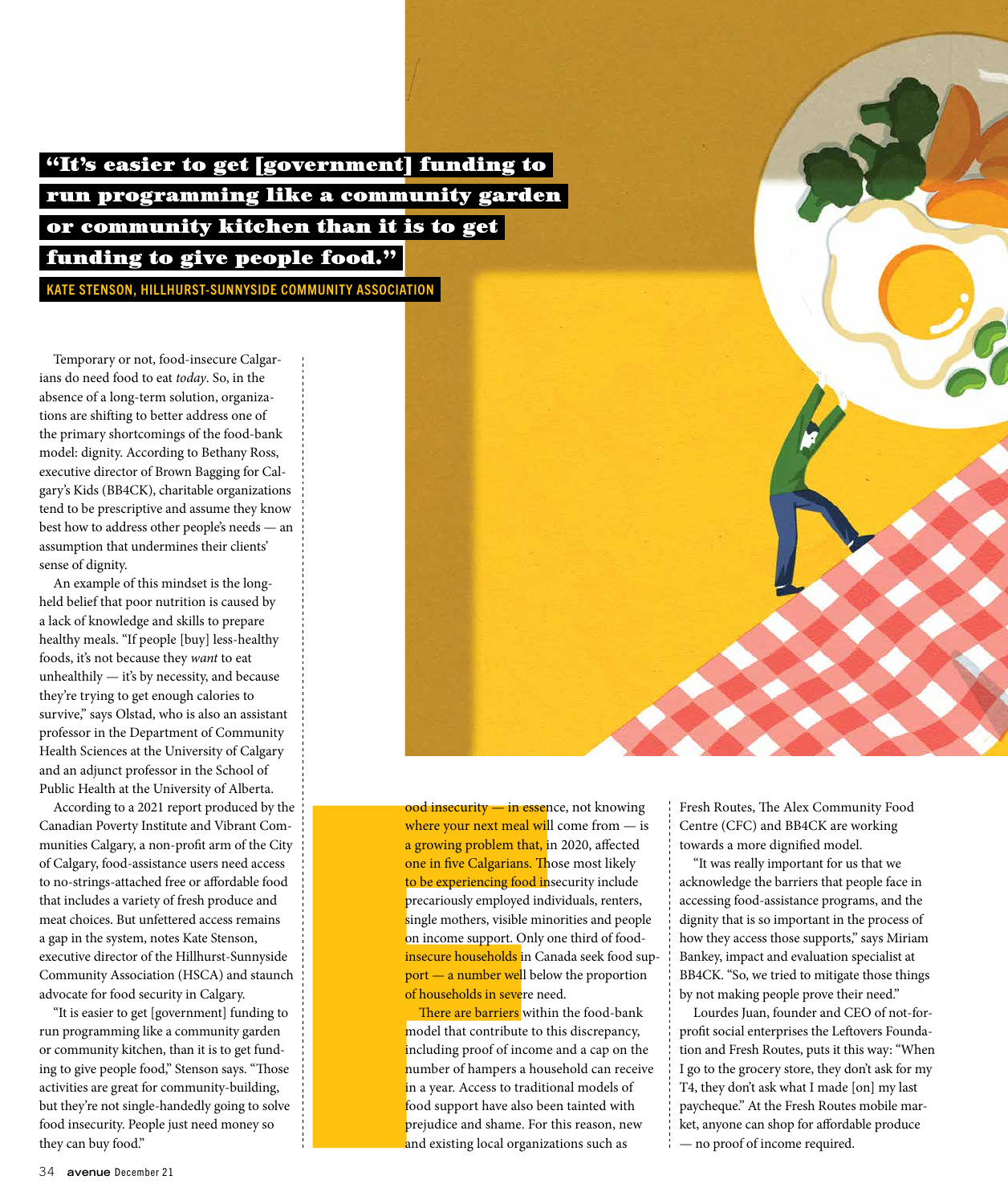

According to Stenson, "there needs to be a way for people to increase their access and their economic means to acquire the food; to be able to just go to the grocery store and choose exactly what they want and what's going to work for them and their family." Being able to afford to shop at the nearest grocery store can mitigate the transportation issues low-income Calgarians experience, and nearly eliminate "food deserts" — neighbourhoods lacking affordable grocery stores.

Discount superstores are often in commercial shopping areas best accessed with a vehicle; however, most neighbourhoods in Calgary have at least one major grocery store, and this is an opportunity that BB4CK has been able to leverage with an innovative program.

As soon as school classes came to a halt due to lockdown measures in the spring of 2020,

BB4CK launched a gift-card program to continue to feed food-insecure children learning from home.

"These cards [allowed] people to choose culturally appropriate foods," Bankey says. "[Parents] were able to select the foods that their children love to eat, and that they want their children to eat, as well." Parents in the program reported decreased levels of stress and an increase in the ability to buy healthier food. Naming the initiative the Grocery Card Program had dignity implications. "That was a really intentional shift," Bankey notes. "A shift away from the idea of gifting, and towards acknowledging that food is a basic human right."

But addressing the issue of food insecurity requires more than gift cards. Ultimately, long-term, systemic change in the food system \; will require public policy on poverty issues. "We need policies that ensure that people have a sufficient income," Olstad says. "When people are receiving social assistance, welfare, they should receive an amount of money that allows them to live comfortably. They should have enough money to purchase enough nutritious food."

Without that, advocates believe the effort to really address food insecurity will continue to be insufficient. "When you get into the Band-Aid solutions, I think we're trying to fill a gap," Stenson says about the broad range of foodassistance programs in Calgary, including the ones offered by the HSCA. "But none of us are directly addressing the root problem."

For this reason, some Calgary organizations are exploring different ways to expand their influence beyond temporary reliefs. "Not wanting to lose the impact that we have with today's solution, we're very much exploring what it looks like for us to show up in that kind of longer-term space," Ross says, regarding the work being done by BB4CK.

The Alex CFC is already showing up. "We've been quite involved with some of Enough for All, specifically around the basic income work," explains Darrell Howard, a team lead. (Enough for All is the City of Calgary's poverty-reduction strategy, developed in partnership with the United Way and implemented since 2015 by Vibrant Communities Calgary.) "If people have a livable income, then they have what they need to access good food or purchase good food for themselves." The organization's work doesn't stop at advocating for a basic income. It also helps empower marginalized communities to advocate for themselves through the Community Action Training program. "We are trying to create robust community members who are civically engaged," Howard says.

Supporting an affordable and dignified model can be challenging. To remain viable, Calgary food charities, non-profits and social enterprises rely on acquiring foodstuffs at a discounted rate, which often excludes buying from local producers, as the cost of their products tends to be higher. "There's a lot of nuance in getting really good, culturally appropriate, affordable food into communities," Juan says. "I think once we start localizing our produce, working with farmers, we can work to bring those prices down."